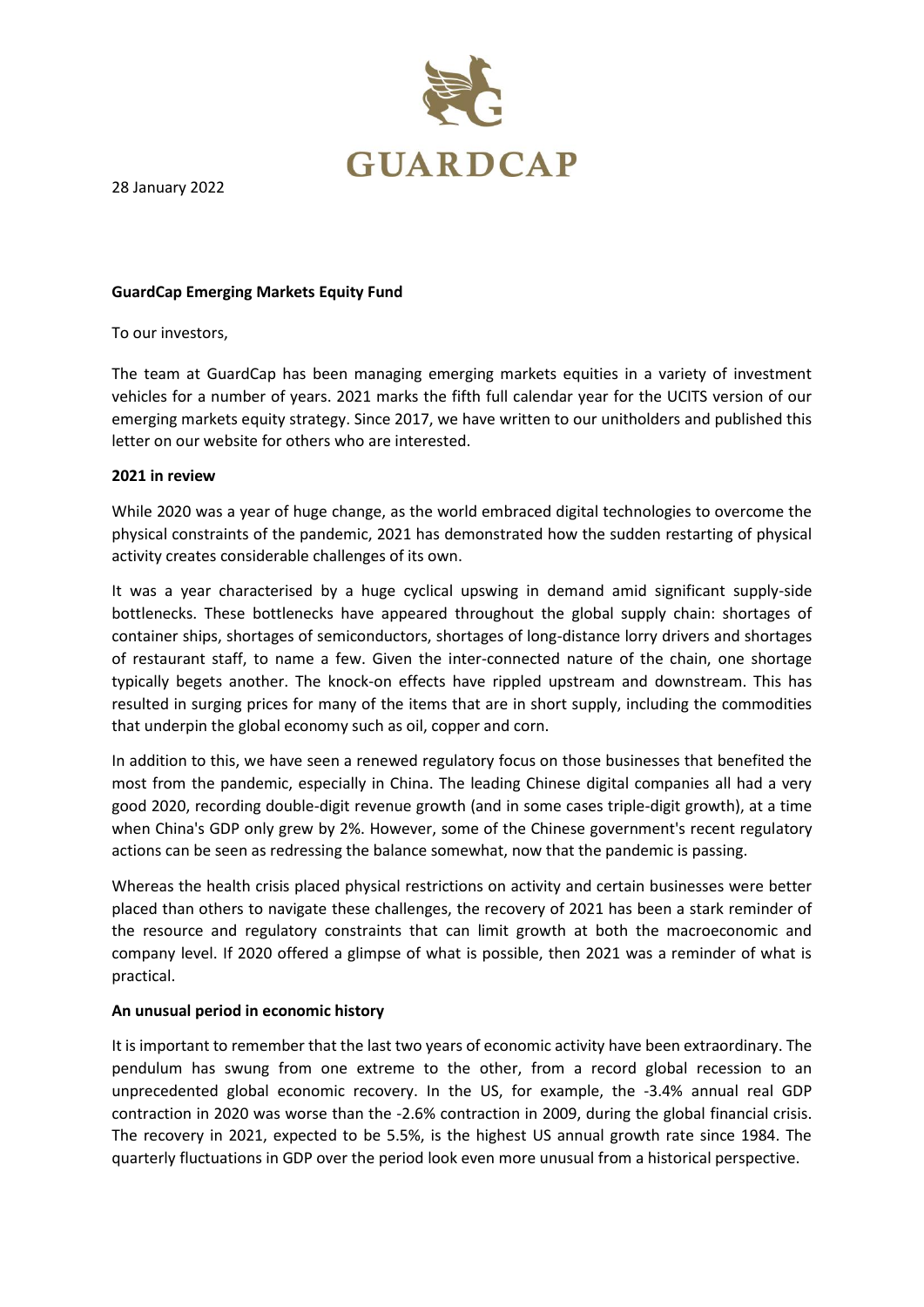In 2020, it was the asset light, digital-led companies that thrived during a lockdown when physical activity was limited. In 2021, some of the biggest beneficiaries were the owners of physical assets that were in short supply and have seen their prices rise as a consequence. How long this widespread commodity inflation will last is uncertain, but we doubt that it is sustainable. For most commodities, given time, either supply constraints will be resolved or demand will subside such that imbalances dissipate and prices correct.

# **Sustainable growth businesses in emerging markets**

Our focus remains on those industries and companies that can sustain their growth through the cycle. This typically requires structural growth in demand for their goods and services.

# *TSMC*

CC Wei, CEO of TSMC, the world's largest semiconductor manufacturer and a portfolio holding, explained how and why the underlying growth trends for semiconductors are structural in nature.

*"We are entering a period of higher structural growth. The multiyear mega trend of 5G and HPC related applications are expected to fuel massive requirement for computation power and prepare greater need of energy-efficient computing, which demand the use of leading edge technologies. This mega trend will not only spur unit growth, but also drive increasing semiconductor content in HPC, smartphone, automotive and IoT applications"* (CC Wei, CEO, TSMC, October 2021).

He also acknowledged that there are "*short-term imbalances due to interruptions in the supply chain brought about by COVID-19"* and there is a possibility of an inventory correction as the imbalances are ironed out. Yet any correction, should it occur, "*could be less volatile for TSMC than previous downturn[s]"* because of the underlying structural strength of demand.

TSMC's CFO, Wendell Huang, noted that the company needs to invest alongside its customers to "*capture the growth*". It is certainly doing this. TSMC spent \$30bn on capital expenditures in 2021, increasing capital intensity from 38% of sales in 2020 to more than 50% in 2021, and have budgeted to spend upwards of \$40bn in 2022. It innovates extensively, spending almost \$5bn on R&D in 2021.

TSMC expects to be able to manufacture chips at 3 nanometer nodes in 2022, the first in the industry to start production at this node. In practical terms, their technology advances mean that TSMC's products support their customers' devices with faster speeds, greater processing power and lower power requirements.

All this investment widens TSMC's moat and reinforces their competitive position. It is difficult for others - with the exception of a few companies such as Samsung - to compete with such huge scale and technological skill.

### *Tencent*

Tencent, which has been at the forefront of digital development in China and beyond, is another portfolio holding that has been investing and innovating at a terrific rate to broaden and strengthen its competitive advantages.

The company started out in 1998 as an instant messaging and gaming business on PCs. Thanks to relentless investment into its business over 20 years, along with an incredible ability to evolve and grow, it has morphed into a digital giant, with 1.2bn users of WeChat and \$75bn+ in annual revenues. The company's President, Martin Lau, outlined their approach to innovation in a call last year: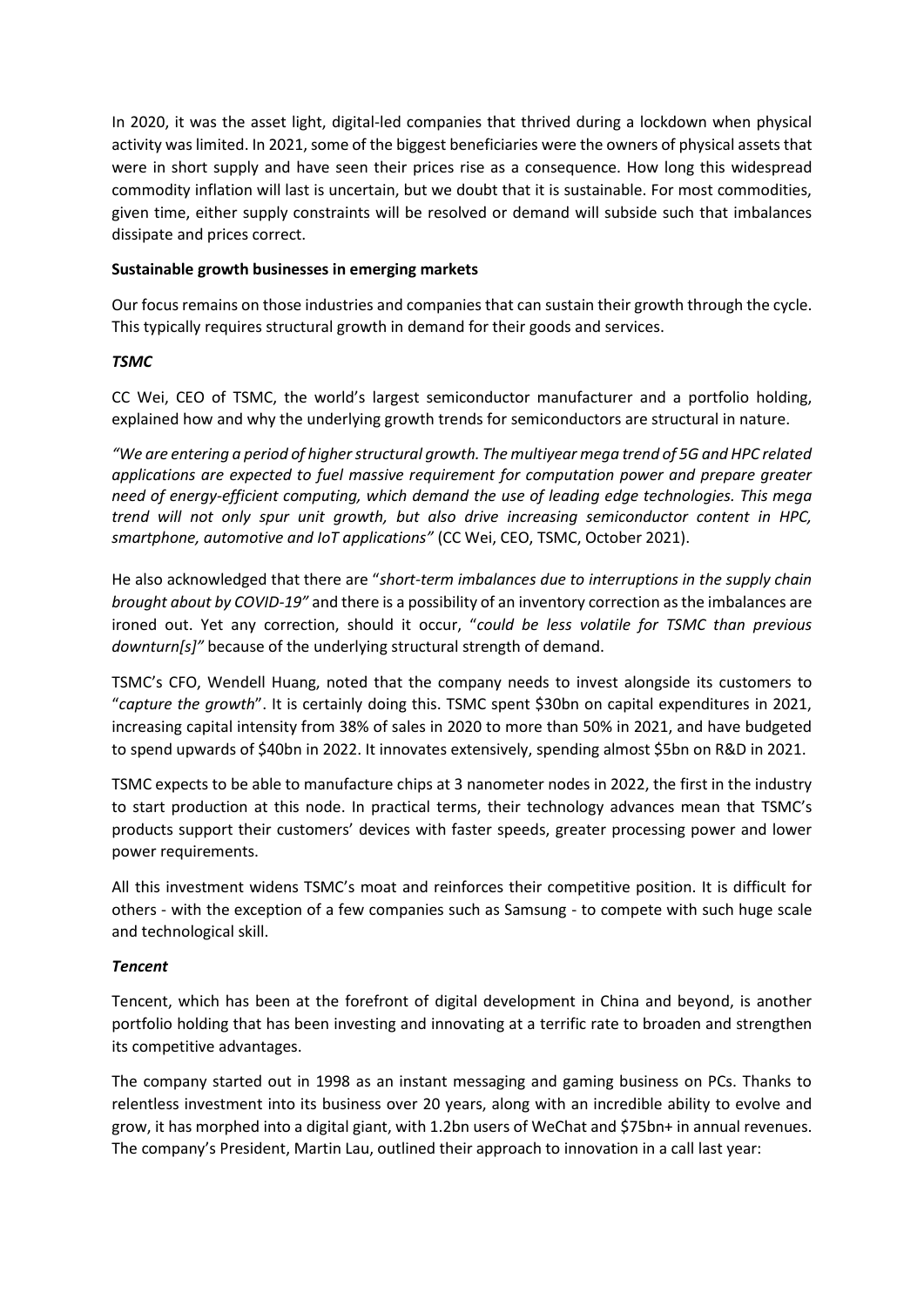*"With a focus on user experience, we pursue continuous innovation to enhance our platforms. We invest in incremental innovation to enrich existing product experiences and we also invested in transformative innovation and to create new products to certain new user needs. Many of these innovations have taken years of patient investment to yield results."* (Martin Lau, President, Tencent Holdings Ltd., March 2021).

Tencent's revenues have been growing at more than 20%, despite its huge scale, as it adds on more and more products and services for its sticky and loyal users and expands into new areas such as cloud and e-commerce. The pace of innovation at scale in China from companies such as Tencent, exceeds most of what we see elsewhere in the world. We think that is hugely positive for the future.

At the same time, Tencent management have invested the company's cash flows into a portfolio of public and private investments, estimated to be worth well in excess of \$100bn. Lau has described their approach to investing, noting that they have built an *"ecosystem"* to support *"innovative companies via capital investment and business partnerships to better serve users and enterprises."*

*"Our investment principles are to invest in high-quality management teams and best-in-class companies which have deep industry know-how and core competence in their respective fields. We aim to support the investees' innovation while enabling them to grow and operate independently."*  (Martin Lau, President, Tencent Holdings Ltd., March 2021).

It is difficult to argue with their approach and the success it has yielded. Tencent has innovated and invested to create long-term competitive advantages and this has helped to generate sustainable growth and profit potential.

### **Regulation, regulation, regulation**

It is understandable that ongoing efforts such as these to innovate and invest can get overlooked amidst a barrage of news about new regulations in China. Leading companies, both inside and outside of China, need to navigate regulatory challenges in order to maintain and build their competitive strengths. This is not a new development; it has been the case for many years, especially so in China, but that is not to say that navigating these challenges is straightforward.

Regulatory intensity in China has increased markedly over the last 12 months. It is not unusual to see these periods of increased regulatory focus, often as regulators seek to catch up with innovation in the private sector. A similar episode occurred in China in 2018, albeit less extensive, with new regulations targeting sectors such as healthcare and online gaming.

The developments in 2021 were a reminder that China's regulatory decision-making framework is very different to that in most western countries. Policy decisions are not consulted upon widely and the methods of implementing policies vary. This can mean that policy changes are difficult to predict and sometimes the rationale for new policies can be unclear. The sweeping crackdown on privately-run, after-school tutoring services last year was one such example. Other recent policy actions have been more conventional, with the regulatory rationale seeming sensible. The decision to sanction Alibaba for anti-competitive practices or the decision to require Meituan and other online platforms to protect basic labour rights for their delivery riders are examples.

Ongoing geopolitical disputes between China and the US have also caused strains. The SEC has threatened to delist foreign companies that do not allow US regulators to scrutinise their accounts. Chinese regulators, who failed to block the US IPO of ride-hailing app Didi, have instructed the company to delist from the NYSE, with the company planning a Hong Kong listing. In this regard, all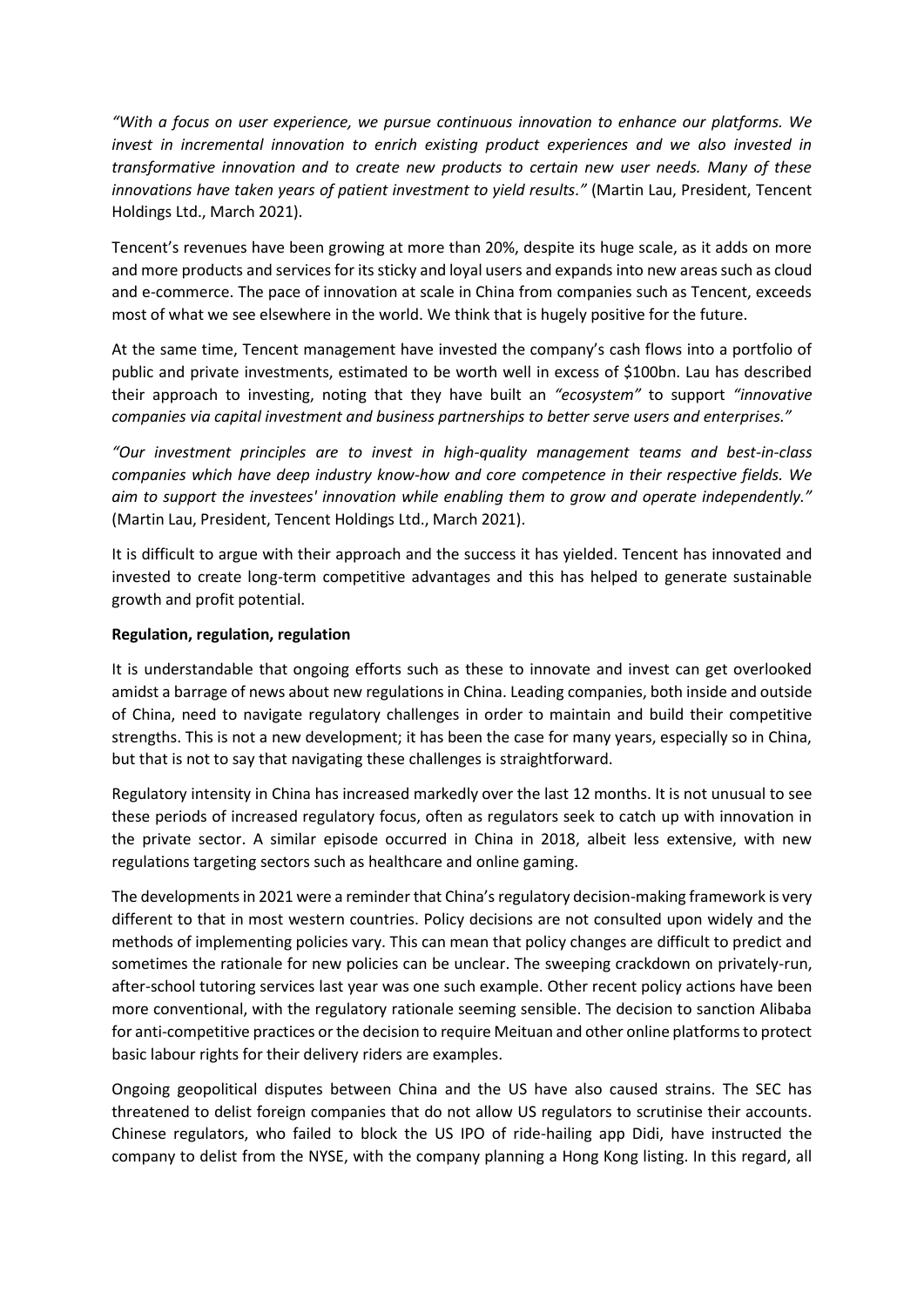the US-listed Chinese companies owned by the Fund have established another listing in Hong Kong and the two lines of stock are fungible, making it relatively straightforward to switch between them.

There is no certainty as to how future regulations or political relations will develop, and these are some of the ongoing risks that investors have to manage. Through all of this, we are reminded that a company's practices need to stand up to scrutiny and should be consistent with the creation of longterm value in order for their growth to be sustainable, both in China and elsewhere in the world. If history is any guide, there will be a point in time when the regulatory headwinds recede and the focus returns to the underlying quality of businesses such as Tencent and Alibaba, along with the growth opportunities that lie ahead of them.

# **2021 performance**

For the twelve months to 31 December 2021, the GuardCap Emerging Markets (UCITS) Fund USD I Share Class returned -11.0%. This compares to a return of -2.5% for the MSCI Emerging Markets Index. Since inception, the USD I Share Class of the Fund has produced an annualised return of +9.9%, compared to an index return of +10.2%.

Part of the Fund's underperformance in 2021 is a reversal of the outperformance in 2020. For the two years since the end of 2019, the Fund's return (+16.6%) is approximately in line with the Index return (+15.3%). As we have written before, the annual returns from the Fund will inevitably follow a different pattern from those of the Index, depending on the annual progress of earnings at our companies and whatever happens to be in fashion - or out of fashion - at any point in time. Over the course of many years, however, we expect the earnings of our companies - in aggregate - to march higher, comfortably outgrowing the average and affording better investment returns than the Index.

Returning to the indices, it is notable that the returns from the MSCI Emerging Markets Index (-2.5%) lagged those from the MSCI World Index (+21.8%) by almost 25 percentage points in 2021, the largest annual performance differential since 2013. Five-year annualised returns from the MSCI Emerging Markets Index (+9.9%) are now well behind the equivalent returns from the MSCI World Index (+15.0%), having been ahead at the end of 2020. The gap is even larger over 10 years, with the annualised returns from the MSCI World Index (+12.7%) far ahead of those from the MSCI Emerging Markets Index (+5.5%). If you go back 20 years to 2001, the last time that there was a deflating technology bubble in mature markets, the annualised returns from emerging markets (+9.6%) are ahead of those from developed markets (+8.1%).

Emerging markets indices are very different to our portfolio, with 1,420 constituents included in MSCI's version as of the end of 2021. This is more than 50 times the number in the Fund, which ended the year with investments in 26 different companies. We look for companies that enjoy above-average growth because they sell into emerging markets or have a competitive advantage because they are located in emerging markets, regardless of whether or not they are in an index.

Of the Fund's NAV at the end of the year, approximately 60% was invested in companies that are represented in the MSCI Emerging Markets Index, 38% was in companies that are not represented in the Index, with the remainder in cash. Considering the portion invested in non-index companies, approximately 5% was invested in HDFC Bank, which is India's largest private sector bank but is not included in the Index. In addition, MercadoLibre - Latin America's largest e-commerce company and one of the largest positions in the Fund – is classified as a developed market company.